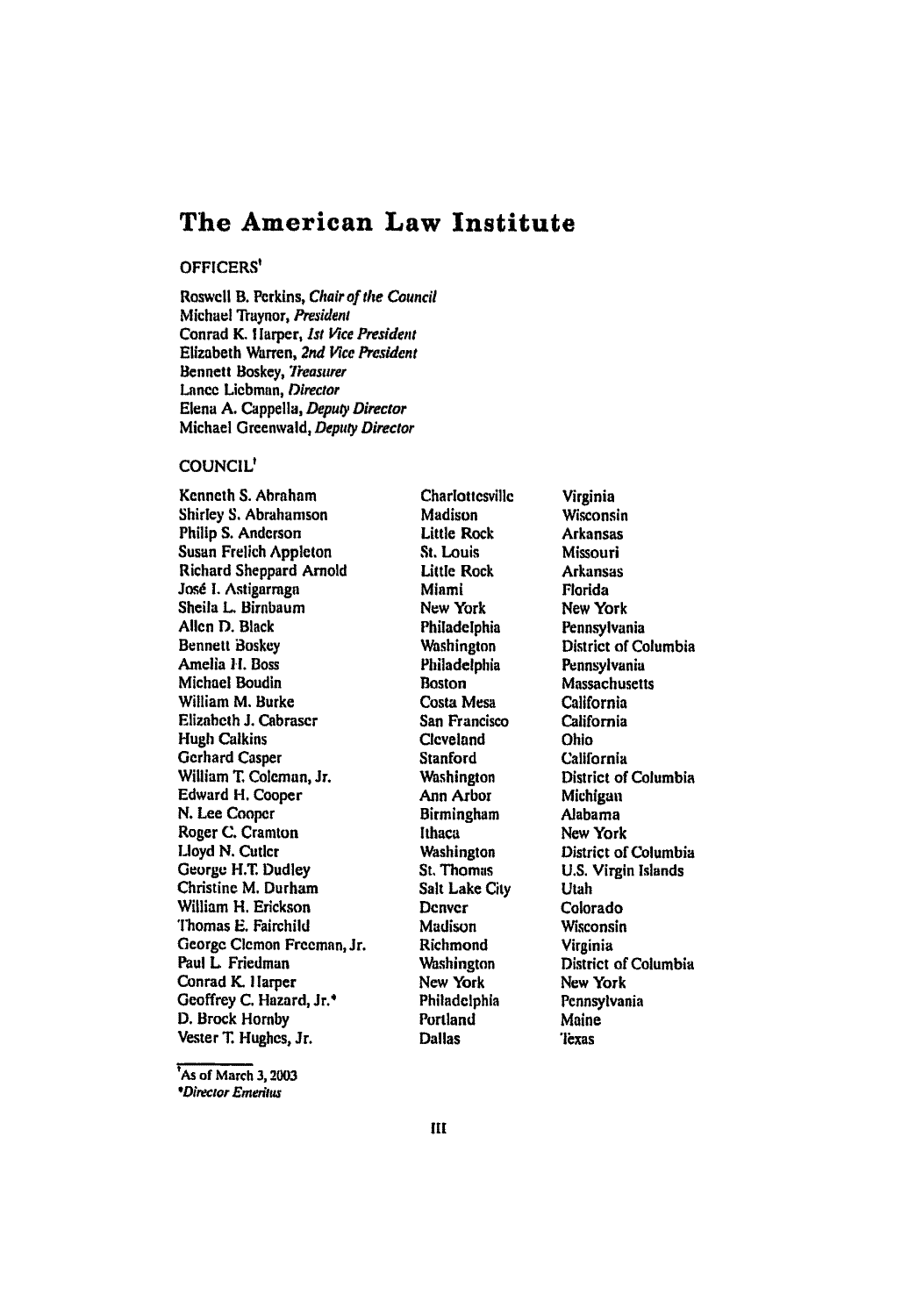## **COUNCIL**

Mary Kay Kane **Herma** Hill **Kay** Carolyn Dineen King Carolyn **B.** Lamm Douglas Laycock Pierre N. Leval Betsy Levin Hans **A.** Linde Martin Lipton Myles V. Lynk Robert MacCrate Margaret **H.** Marshall John **J.** McKetta, **Ill** Vincent L. McKusick Daniel **J.** Meltzer Robert **H,** Mundheim Kathryn **A.** Oberly Roswell B. Perkins **I** larvey S. Perlman Ellen Ash Peters Louis H. Pollak Roberta **C.** Ramo Mary M. Schroeder Sherwin P. Simmons **Wm.** Reece Smith, Jr. Robert **A.** Stein John **T.** Subak Michael Traynor Bill **Wagner** Patricia **M.** Wald Elizabeth Warren William H. Webster George Whittenburg Herbert **P.** Wilkins James H. Wilson, Jr.

## Enteriius Council **Aembers**

Joseph F. Johnston Nicholas deB. Katzenbach Hale McCown Ernest **J.** Sargeant Lawrence **E. Walsh**

**San** Francisco Berkeley **I** touston Washington Austin New York Washington Salem New York Tempe New York Boston Austin Portland Cambridge New York New York New York Lincoln Hartford Philadelphia Albuquerque Phoenix Miami **Tampa** Chicago Boca Grande San Francisco Tampa Washington Cambridge Washington Amarillo Boston Atlanta

California Texas District **of** Columbia Texas **New** York District of Columbia Oregon New York Arizona New York Massachusetts **Texns** Maine Massachusetts New York New York New York Nebraska **Connecticut** Pennsylvania New Mexico Arizona Florida Florida Illinois Florida California Florida District of Columbia Massachusetts District **of** Columbia Texas **Massachusetts** Georgia

California

Birmingham Princeton Yellow Springs Boston Oklahoma City Alabama New Jersey Ohio **Massachusetts** Oklahoma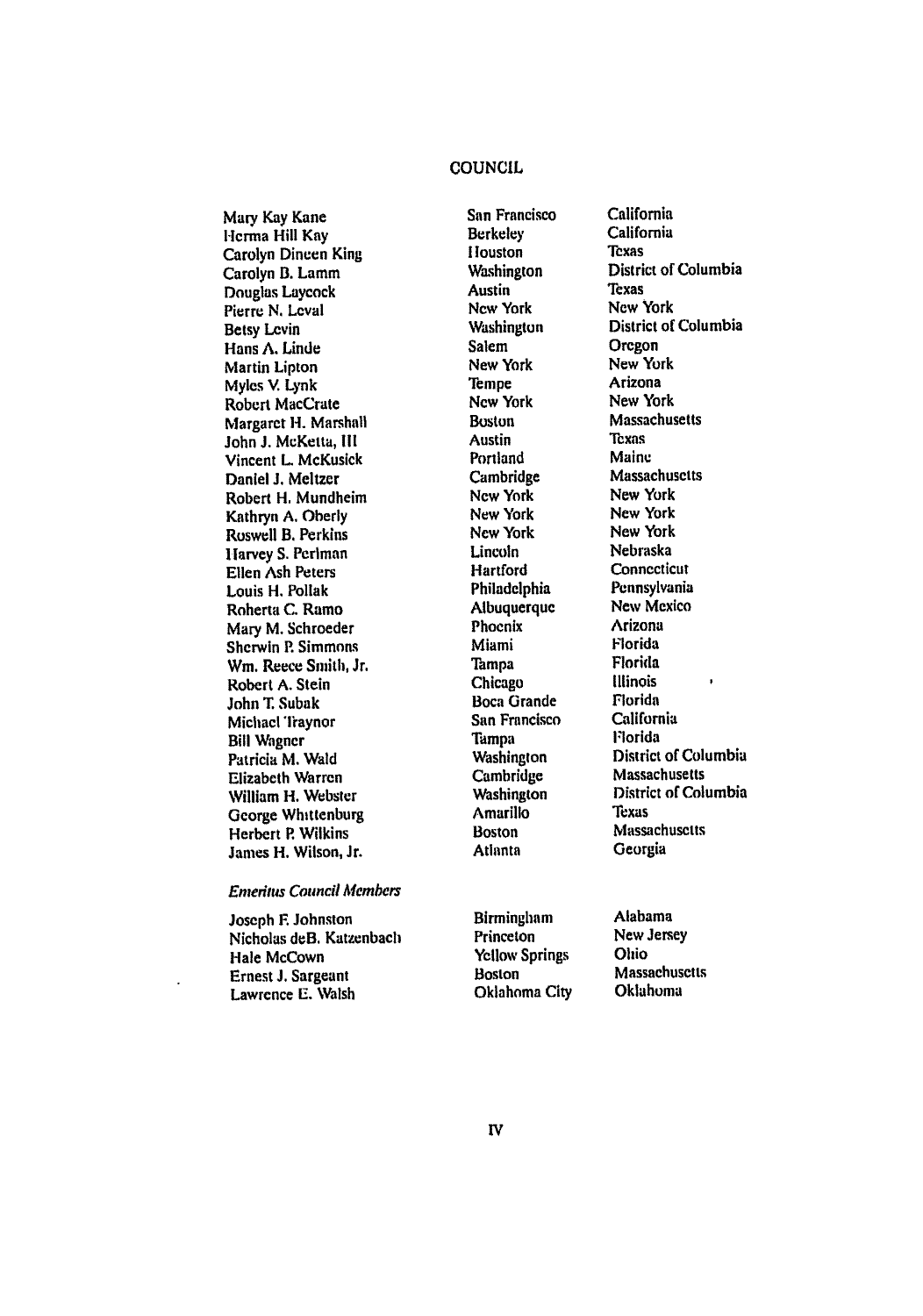## **RESTATEMENT OF THE LAW THIRD TRUSTS**

## **REPORTER**

\*EDWARD C. HALBACH, JR., University of California at Berkeley School of Law, Berkeley, California

#### **ADVISERS**

MARK L. ASCHER, University of Texas School of Law, Austin, Texas

MARTIN D. BEGLEITER, Drake University Law School, Des Moines, Iowa

JONATHAN BLATTMACHR, New York, New York

CHRISTINE M. DURHAM, Associate Chief Justice, Utah Supreme Court, Salt Lake City, Utah

MARY LOUISE FELLOWS, University of Minnesota Law School, Minneapolis, Minnesota E. JAMES GAMBLE, Bloomfield Hills, Michigan

JOHN T. GAUBATZ, University of Miami School of Law, Coral Gables, Florida

HUGH R. JONES, New Hartford, New York [to 1997]

JOSEPH KARTIGANER, New York, New York

JOHN H. LANGBEIN, Yale Law School, New Haven, Connecticut

BEVIS LONGSTRETH, New York, New York [from 1998]

\*\* WILLIAM M. MCGOVERN, JR., University of California at Los Angeles School of Law. Los Angeles, California

PAM H. SCHNEIDER, Philadelphia, Pennsylvania

SHERWIN P. SIMMONS, Miumi, Florida

ROBERT A. STEIN, Executive Director, American Bar Association, Chicago, Illinois JAMES R. WADE, Denver, Colorado

LAWRENCE W. WAGGONER, University of Michigan Law School, Ann Arbor, Michigan

DONOVAN W. M. WATERS, Victoria, British Columbia, Canada

HERBERT P. WILKINS, Boston College Law School, Newton, Massachusetts, formerly Chief Justice, Supreme Judicial Court of Massachusetts

JOSEPH L. WYATT, JR., Los Angeles, California

## **EX OFFICIO**

ROSWELL B. PERKINS, New York, New York<br>Chair of the Council, The American Law Institute MICHAEL TRAYNOR, San Francisco, California President, The American Law Institute LANCE LIEBMAN, New York, New York

Director, The American Law Institute

<sup>\*</sup>The American Law Institute A. James Casner Reporter (from 1993).

<sup>\*\*</sup>Prefessor McGovern served as Associate Reporter from 1996 to 1998.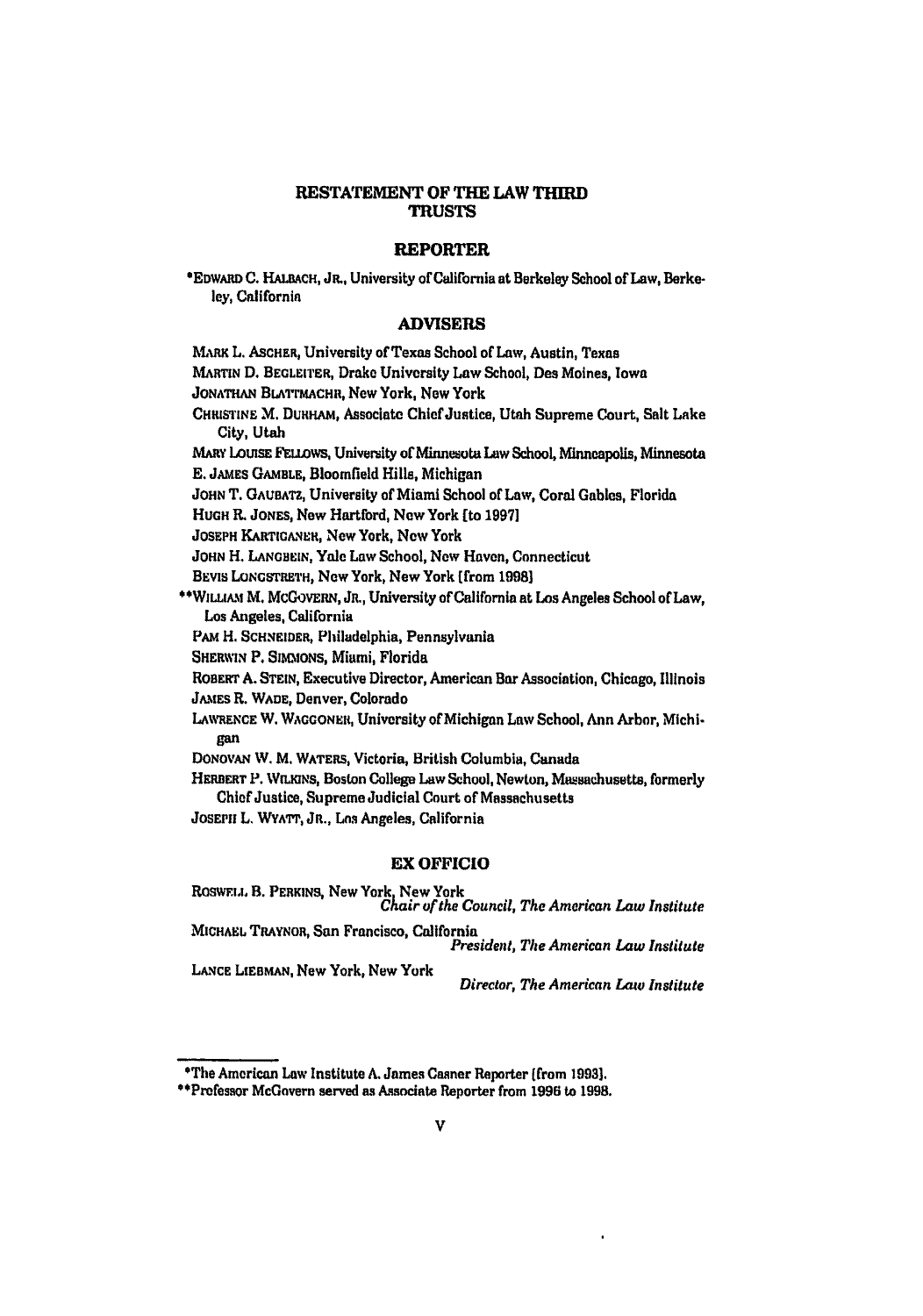#### MEMBERS **CONSULTATIVE** GROUP

#### Trusts

#### (as of February **16,** 2001)

ALEX **A. ALSTON,** JR., Jackson, **Mississippi** 

**JA'TES BARR AMES, Boston, Massachusetts** 

R **GORDON** APPLEMAN, Fort Worth, Texas

MARK **0.** ARNOLD, St. Louis, Missouri

**JERALD DAVID** AUGUST, West Palm Beach, Florida

ROBERT **E.** AUSTIN, JR., Leeaburg, Florida

LAWRENCE HERMAN AVERILL, JR., Little Rock, Arkansas

LUTHER **J. AVERY**, San Francisco, California

**STEVEN** K. BALMAN, Tulsa, Oklahoma

**GEORGE** PATERSON BARTON, Wellington, New Zealand

*G.* D'ANDELoT **BELIN,** Boston, Massachusetts

**EDWARD** B. **BENJAMIN, JR.,** Now Orleans, Louisiana

FRANK **S.** BERALL, Hartford, **Connecticut** 

MARiAN MAYER BERKETr, New Orleans, Louisiana

LAWRENCE BILDER, **New** Jersey Superior Court, Appellate Division, Jersey City, New Jersey

**HARVEY** ERNEST BINES, Boston, Massachusetts

IRA **MARK** BLOOM, Albany, New York

**MAX E. BLUMENTHAL, Baltimore,** Maryland

**GEOaGE** T. BOGERT, Chicago, Illinois

BRUCE H. BOKOR, Clearwater, Florida

**RICHARD A. BOOrT,** Rockville, Maryland

**JACKSON** M. BRUCE, JR., Naples, Florida

ALICE GRESHAM **BULLOCK,** Washington, **D.C.**

**JOHN** P. BuRTON, Santa Fe, New Mexico **JONATHAN** H. CHURCHILL, New York, **Now** York CAROLYN COCHRAN CLARK, New York, New York HARRY **CLAYTON CC ,** JR., Washington, **D.C.** THE **RT. HON.** TIE LORD COOKE OF THORNDON, Wellington, New Zealand DAVE L. CoRNFELD, St. Louis, Missouri **JAMES J.** CROMWELL, Rockville, Maryland **CHRISTOPHER** SCOTT D'ANGELO, Philadelphia, Pennsylvania **JOEL C.** DoBaus, Davis, California **ALLAN G.** Domi, Norfolk, Virginia JAY DRATLER, JR., Akron, Ohio *W,* WAYNE DRINKWATER, JR., Jackson, Mississippi PHYLLIS KAY **DRYDEN,** San Francisco, California **STEPHEN** DYcus, South Royalton, Vermont **MICHAEL** B. **ELEFANTE,** Boston, Massachusetts IVAN A. ELLIOTT, JR., Carmi, Illinois DAVID M. ENGLISH, Columbia, Missouri HAROLD BOLTON **FINN I1,** Stamford, Connecticut **MICHAEL D.** FLOYD, Birmingham, Alabama PETER FLYNN, Illinois Circuit Court of Cook County, Chicago, Illinois ADRIAN M. FOLEY, JR., Roseland, New Jersey

**MICHAEL** R. FORD, Oklahoma City, Oklahoma

VI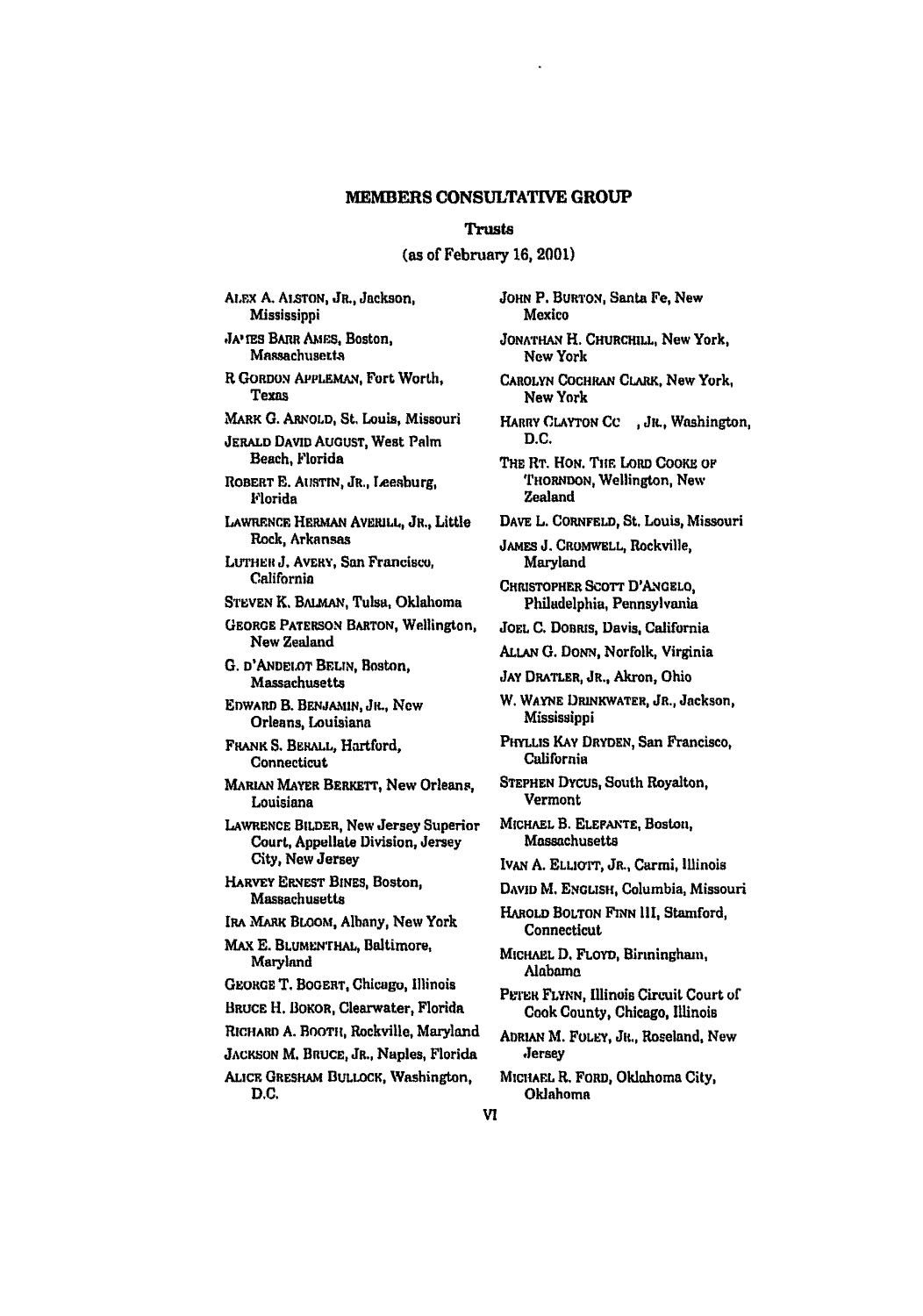## MEMBERS **CONSULTATIVE** GROUP

ROBERT L. FREEDMAN, Philadelphia, Pennsylvania **MARION R. FREMONT-SMITH,** Boston, Massachusetts MARTIN L. FRIED, Syracuse, **New** York K. BRUCE FRIEDMAN, San Francisco, California MARVIN GARFINKEL, Philadelphia, Pennsylvania *JOHN* **L.** GARVEY, Washington, **D.C.** DANIEL **A.** GECKER, Richmond, Virginia **A.** SPENCER GILBERT 111, Jackson, Mississippi **JOSEPH GOLDBERG,** Albuquerque, New Mexico **JOSEPH** W. GRIER, JR., Charlotte, North Carolina DAVID W. GRUNING, New Orleans, Louisiana H. REzsE HANSEN, Provo, Utah RICHARD **E.V.** HARRIS, Piedmont, California MAURICE **A.** HARTNETT, III, Delaware Supreme Court, Dover, Delaware WILLIAM DixoN **HAUGHT,** Little Rock, Arkansas H. OBER HESS, Philadelphia, Pennsylvania **WILIAM** B. HILGERS, Austin, Texas HENRY P. HOFFSTOT, **JR.,** Pittsburgh, Pennsylvania ERIC MILLS *HoLMEs,* Grundy, Virginia **JEROLD I.** HORN, Peoria, Illinois THOMAS WOODWARD **HOUGHTON,** Houston, Texas **DONALD** L. HowELL., Houston, Texas **MONT P. HOYT, Houston, Texas JOSEPH E. IMBRACO,** Summit, New Jersey **J.** RODNEY **JOHNSON,** Richmond, Virginia RICHARD **JULIEN,** Belvedere, California RICHARD Z. KABAKER, Madison, Wisconsin

**ELIZABETH SLUSSER KELLY,** Philadelphia, Pennsylvania

EDWARD T. KENYON, Chilmark, Massachusetts

**CATHERINE** KESSEWIAN, Paris, France

CHARLES **CAPEN KINGSLEY,** New Haven, **Connecticut** 

- RICHARD **S.** KINYON, San Francisco, California
- **A. KODzO PAAKu** KLUDZE, Camden, New Jersey
- **KENNETH** M. **KLUG,** Fresno, California

DANIEl, **C.** KNICKERBOCKFR, JR., Brooklyn, New York

RICHARD H. KOPPES, Sacramento, California

- GERALD KORNGOLD, Cleveland, Ohio
- **JEFFREY D. KOVAR, Washington, D.C.**
- ANDREW **KULL,** Atlanta, Georgia
- HARRY V. LAMON, JR., Atlanta, Georgia
- WILLIAM P. **LAPIANA,** New York, New York
- HERBERT I. LAZEROW, San Diego, California
- RICHARD **D. LEOAT,** Boston, Massachusetts
- **VICTOR** B. LEVIT, San Francisco, California
- **DAVID MAURICE** LEviTAN, Roslyn Harbor, New York
- BARARA B. LEwIs, Louisville, Kentucky

WILLIAM JOSEPH LiNKous, JR., Atlanta, Georgia

- HOUSTON **PUTNAM** LowRY, Meriden, Connecticut
- JOHN SHAFROTH LUTz, Denver, Colorado
- W. CULLEN MAcDONALD, New York, New York
- H. **STEPHEN MADSEN,** Cleveland, Ohio
- GRAYSON M.P. **MCCOUCH,** Coral Gables, Florida

JOSEPH MCLAUGHLIN, New York, New York